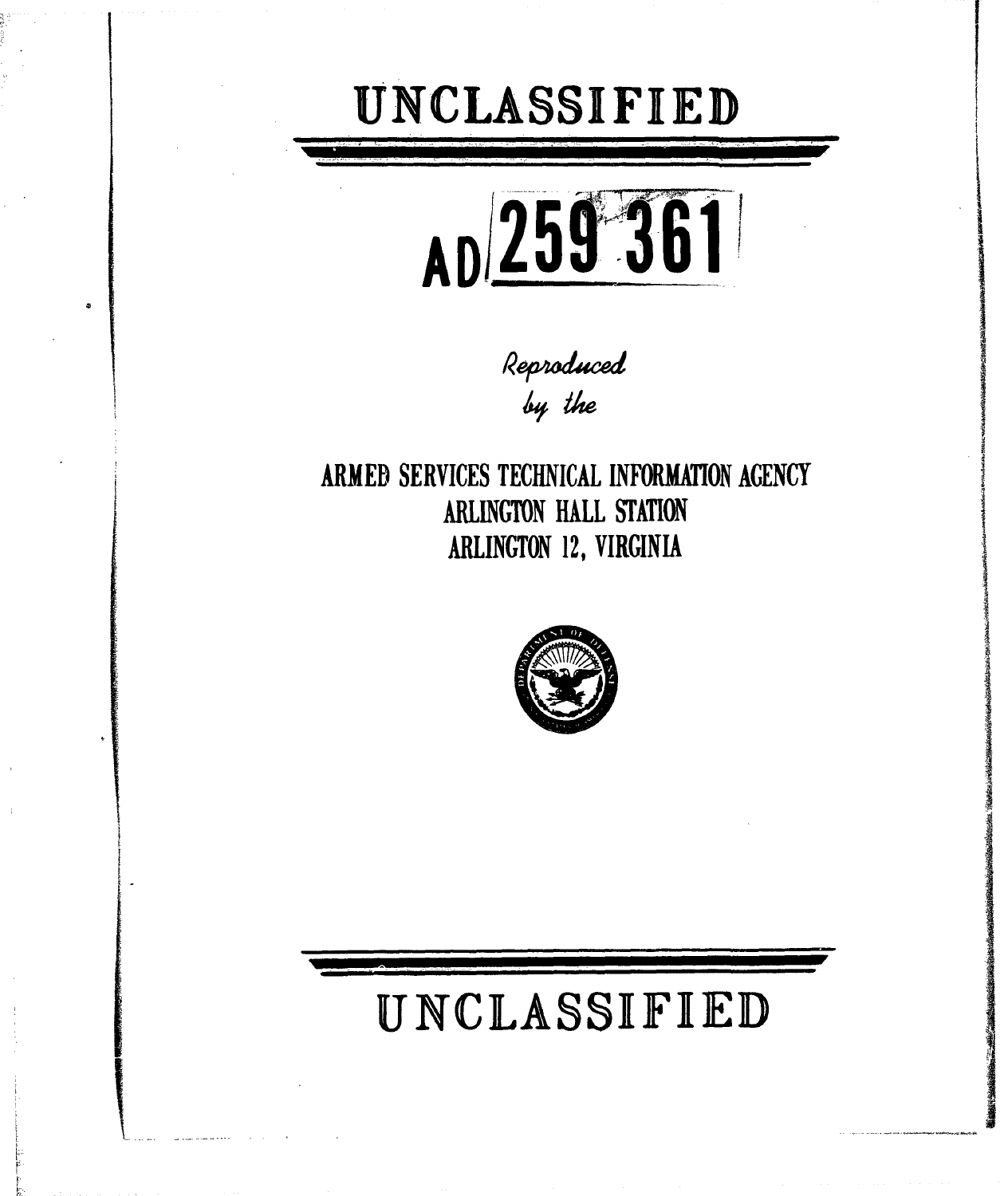**NOTICE:** When government or other drawings, specifications or other data are used for any purpose other than in connection with a definitely related government procurement operation, the **U. S.** Government thereby incurs no responsibility, nor any obligation whatsoever; and the fact that the Government **my** have formulated, furnished, or in any way supplied the said drawings, specifications, or other data is not to be regarded by implication or otherwise as in any manner licensing the holder or any other person or corporation, or conveying any rights or permission to manufacture, use or sell any patented invention that may in any way be related thereto.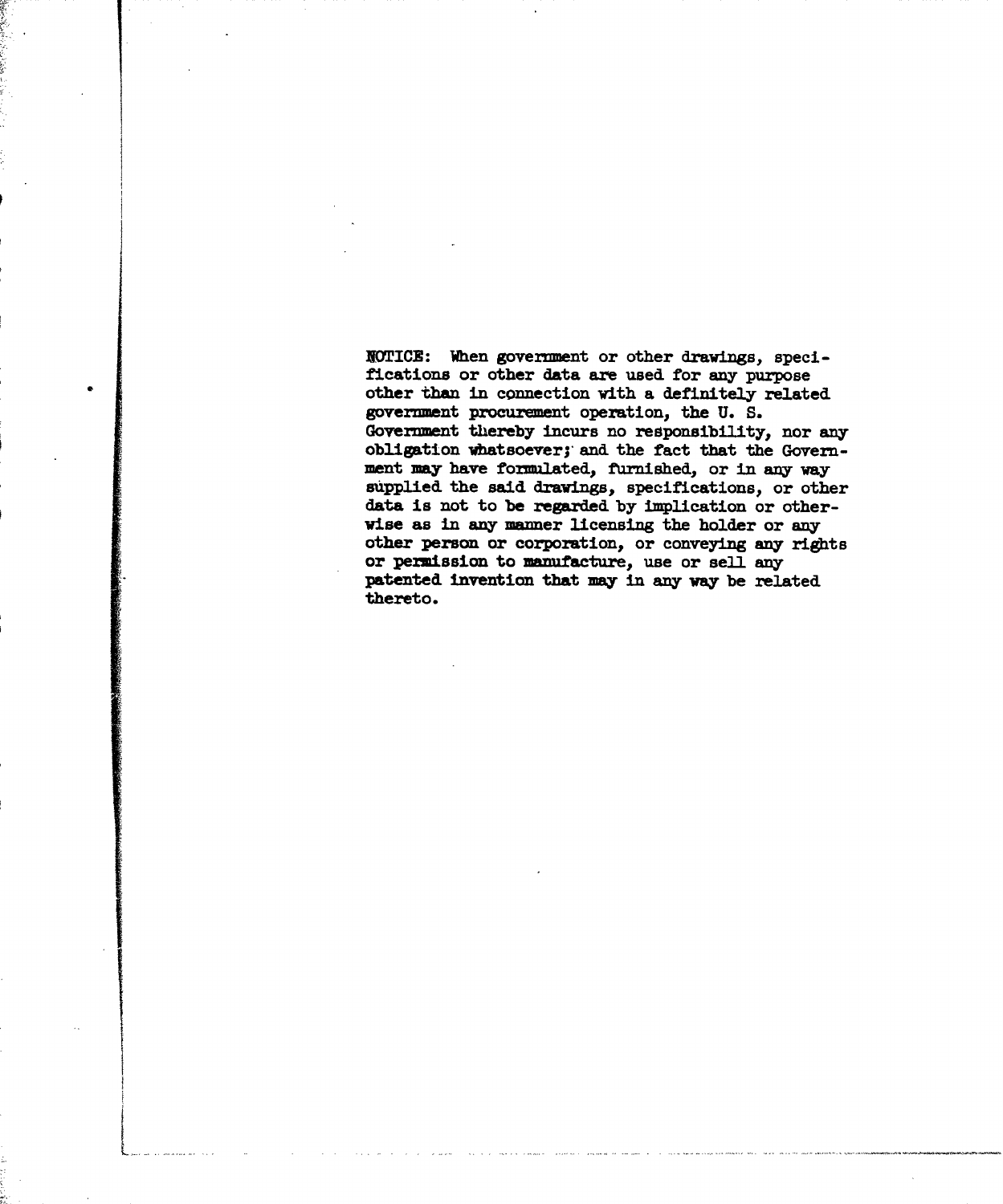# **CONDEFFECT OF IRRADIATION TEMPERATURE ON<br>
<b>ICO NEUTRON-INDUCED CHANGES IN NOTCH DUCTILITY OF PRESSURE-VESSEL STEELS**

L. **E.** Steele and **J.** R. Hawthorne

Thermostructural Materials Branch **Metallurgy Division** 

June 28, 1961



**U. S. NAVAL RESEARCH LABORATORY Washington. D.C.**

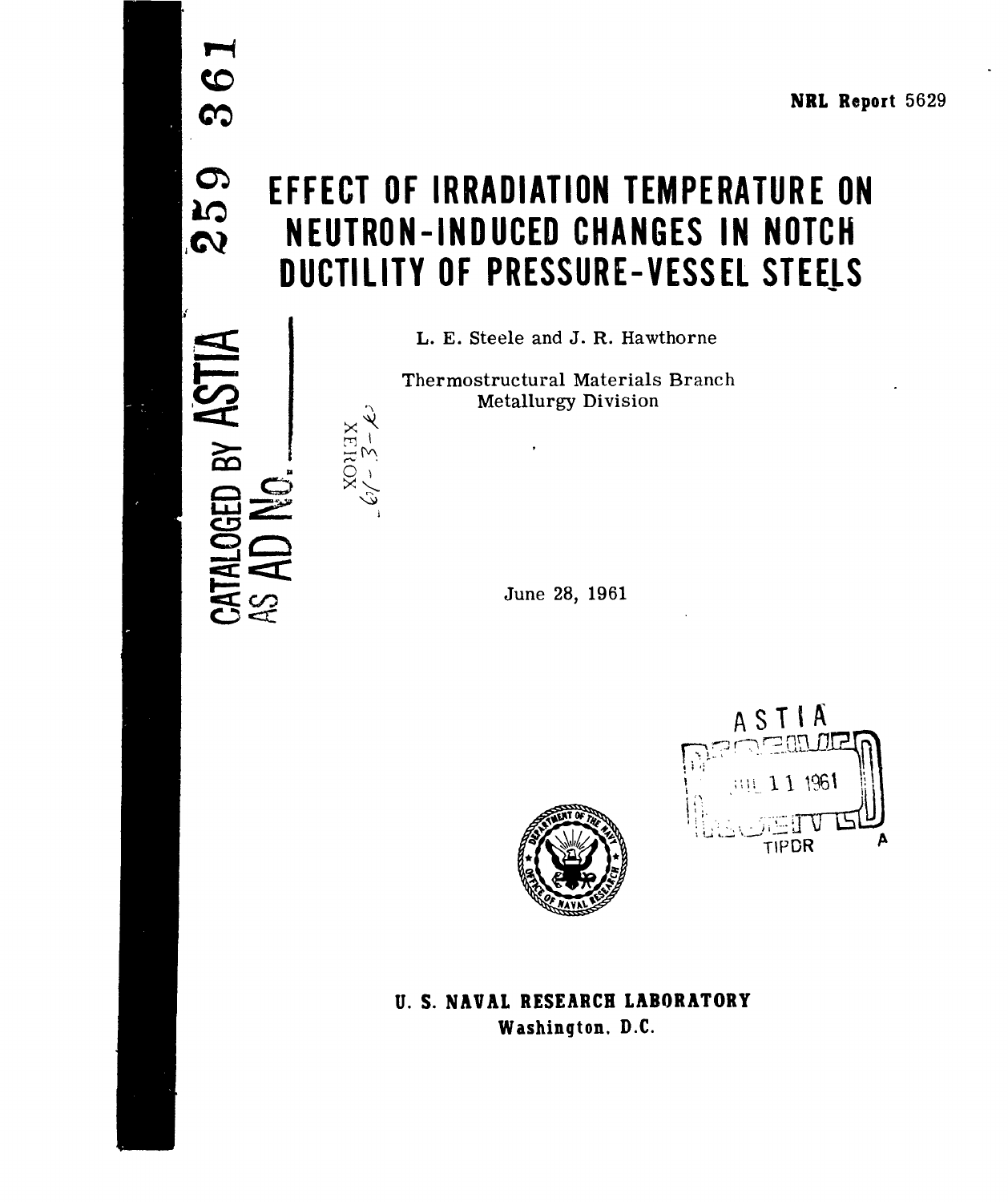# ABSTRACT

In an effort to understand more fully the effects of elevated irradiation temperatures upon the shift (increase) in the ductile-to-brittle transition temperature of two pressure-vessel steels, an experimental assembly containing four groups of specimens of these steels has been irradiated in the core of the Oak Ridge Low Intensity Test Reactor. Through the careful design of each unit and by manipulation of the outer experimental containment sheath by air pressure, four different irradiation temperatures,  $260^{\circ}$ ,  $400^{\circ}$ ,  $450^{\circ}$ , and  $550^{\circ}$  F, were maintained for a one-month irradiation period.

Post-irradiation evaluation of specimens indicated no significant temperature effect for the materials irradiated at less than  $450^{\circ}$  F, the shift in the ductile-to-brittle transition temperature being about the same for each of the three irradiation temperatures; however, there was a significant effect as a result of irradiation at 550°F, the shift being roughly one-hundred degrees less. The transition-temperature shifts for materials irradiated at less than  $450^{\circ}$ F were in good agreement with data from nineteen earlier experiments in which the specimen temperatures during irradiation were less than  $200^{\circ}$  F. The shift increases linearly with the logarithm of neutron flux dosage, with data for irradiation below  $450^{\circ}$  F falling along a single line; the data for materials irradiated at 5500 F fall on a line displaced toward lower transition-temperature shifts.

#### PROBLEM STATUS

This report covers preliminary studies of comparison effects of elevated temperatures and neutron irradiation of steels; work on this and other phases of the problem are continuing.

#### AUTHORIZATION

NRL Problem M01-14 Projects SR 007-01-01, Task 0858 and RR 007-01-42-5409 AEC(AT49-5)-1907

i

Manuscript subrritted April **13,** 1961.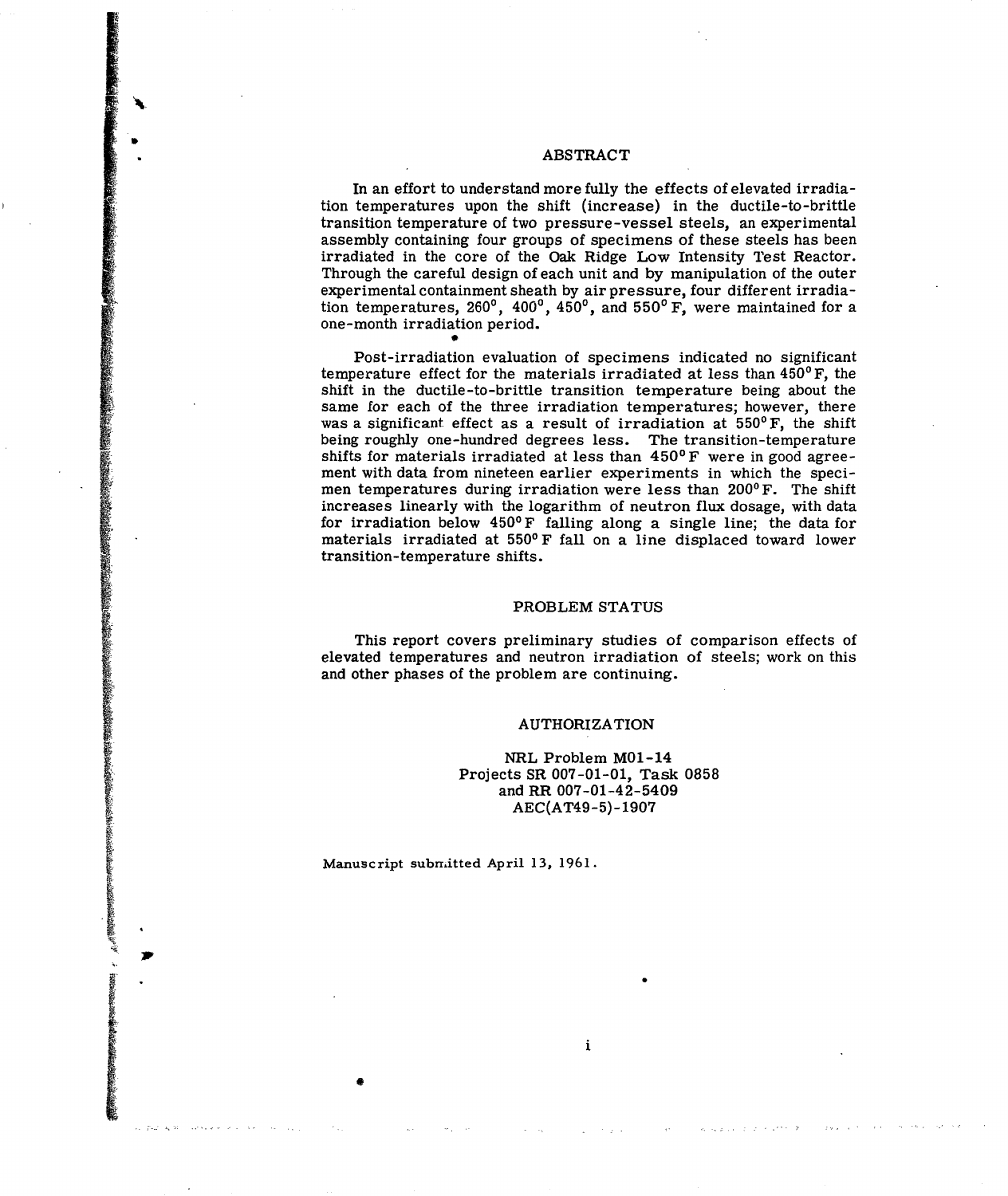# **EFFECT** OF IRRADIATION TEMPERATURE **ON NEUTRON-INDUCED CHANGES IN** NOTCH DUCTILITY OF PRESSURE-VESSEL STEELS

0

# INTRODUCTION

A large amount of the reported data on the effects of neutron radiation has been obtained for thermal environments dissimilar to those present at the pressure-vessel walls of operating pressurized-water nuclear power plants  $(1-3)$ .\* In fact, the majority of materials irradiation experiments have been conducted at temperatures under  $400^{\circ}$  F, whereas, most pressurized-water reactors operate at temperatures between 430<sup>°</sup> and **5500 F.**

**The** results of an earlier investigation have shown that exposure temperature is an important variable in radiation effects studies. The shift in the ductile-to-brittle transition of the steels investigated was significantly less with irradiation temperatures in the 550<sup>o</sup> to 600<sup>o</sup> F range as compared to that observed with temperatures under 200<sup>o</sup> F. The determination of whether neutron-induced changes to steel are progressively reduced with increased temperature (above 200<sup>°</sup> F), or whether a critical temperature must be exceeded for the initiation of this phenomenon, is therefore of great importance in determining the influence of elevated temperatures during irradiation of steel.

Although an insight into the effects of elevated temperatures on the neutron-induced changes in notch ductility of steels could be obtained with a series of experiments conducted in the same reactor facility, an accurate evaluation of properties after irradiation is possible only if the nuclear environment is identical in each experiment with respect to reactor fuel loading, reactor operating time, power level, etc. To establish a basis for the direct comparison of results, an experimental assembly was designed to provide a series of uniform specimen temperatures simultaneously during irradiation in a vacant fuel element position in the Oak Ridge National Laboratory Low Intensity Test Reactor (LITR). With this assembly, specimens of two commonly used pressure-vessel steels have been exposed at three temperatures within the normal reactor operating range and at one temperature considerably below this range. Although a one-month **irradiation** period was used, the duration of the reactor exposure is not dictated **by** the assembly design.

## MATERIALS

The steels obtained for this investigation, **ASTM A212** Grade B and **A302** Grade B, were supplied **by** commercial sources and are representative of heat-treated pressurevessel materials. Chemical analyses and detailed information on the metallurgical histories of the individual materials are presented in the appendix. The full-size Charpy V-notch specimens and the  $0.180$ -in. tensile specimenst used for the investigations were taken from the one-quarter thickness location.

 $\mathbf{1}$ 

<sup>\*</sup> These references are only examples of available literature.

Tror later investigations on tensile properties.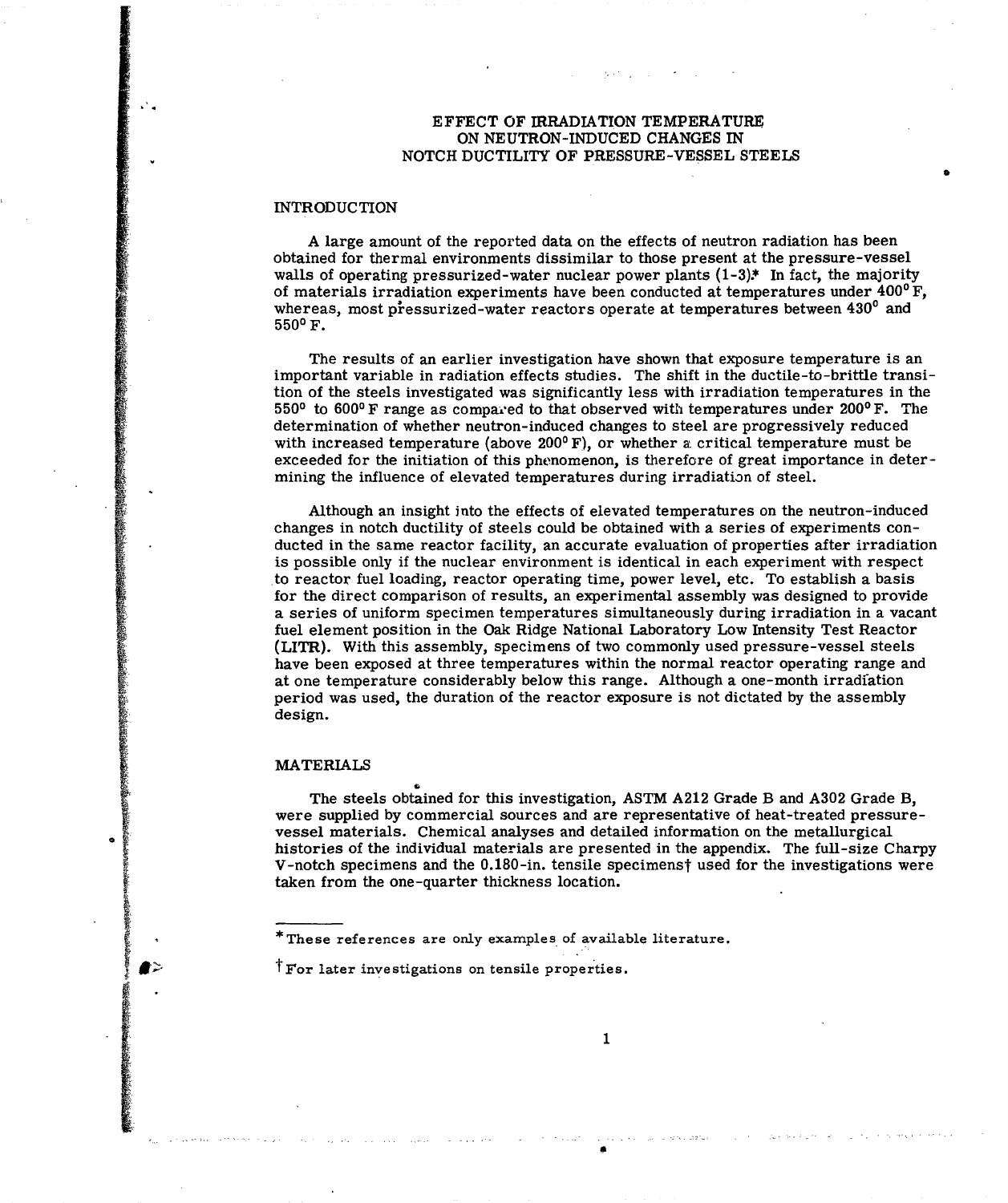# REACTOR FACILITY

The experimental facility of the LITR considered appropriate for the multitemperature irradiation experiment was the vacant **C-18** fuel element position. Previous NRL experience with this facility indicated that a relatively uniform neutron environment exists over a distance of about 12 inches near the fuel centerline. Figure  $1(a)$  indicates schematically the position of the **C-18** facility in the LITR. The relative location of the experimental assembly to the main fuel-loaded section of the reactor core is shown in Fig. **1(b).** Average instantaneous neutron flux values **(>1.0** Mev) were determined with sulfur and nickel neutron detectors. The flux level on the core side of the assembly was  $2.92 \times 10^{12}$  n/cm<sup>2</sup>-sec and on the opposite side was 2.15 x 10<sup>12</sup> n/cm<sup>2</sup>-sec. This flux variation was known from previous experiments (4). The A212B specimens were positioned on the side of the assem**bly** adjacent to the main fuel core and the A302B specimens were aligned adjacent to the fuel element on the opposite side.



**ASSEMBLY** Fig. 1(a) - Schematic sketch showing experiment position in the Oak HORIZONTAL Ridge National Laboratory Low<br>BEAM PORT NO.3 Intensity Test Reactor Intensity Test Reactor

Fig. 1(b) - Irradiation-assembly location  $\lfloor \frac{f}{f}\rfloor$  **FUEL LOADED** CORE in LITR C-18 in relation to reactor core (schematic)



**tEXPERIMENTAL ASSEMBLY**

#### EXPERIMENTAL **ASSEMBLY**

In planning the multitemperature assembly, four major design requirements were envisioned. First, the assembly would be of square cross section to fit into the existing dummy fuel element piece and, at the same time, provide a maximum number of specimens in the limited space available. Second, this relatively large number of specimens per assembly section was to serve as a self-heater in the high gamma flux. Third, intimate contact between specimens in each section would be required to minimize transverse thermal gradients. Fourth, temperature control was to be obtained **by** controlling the rate of heat removal from each section to the coolant water.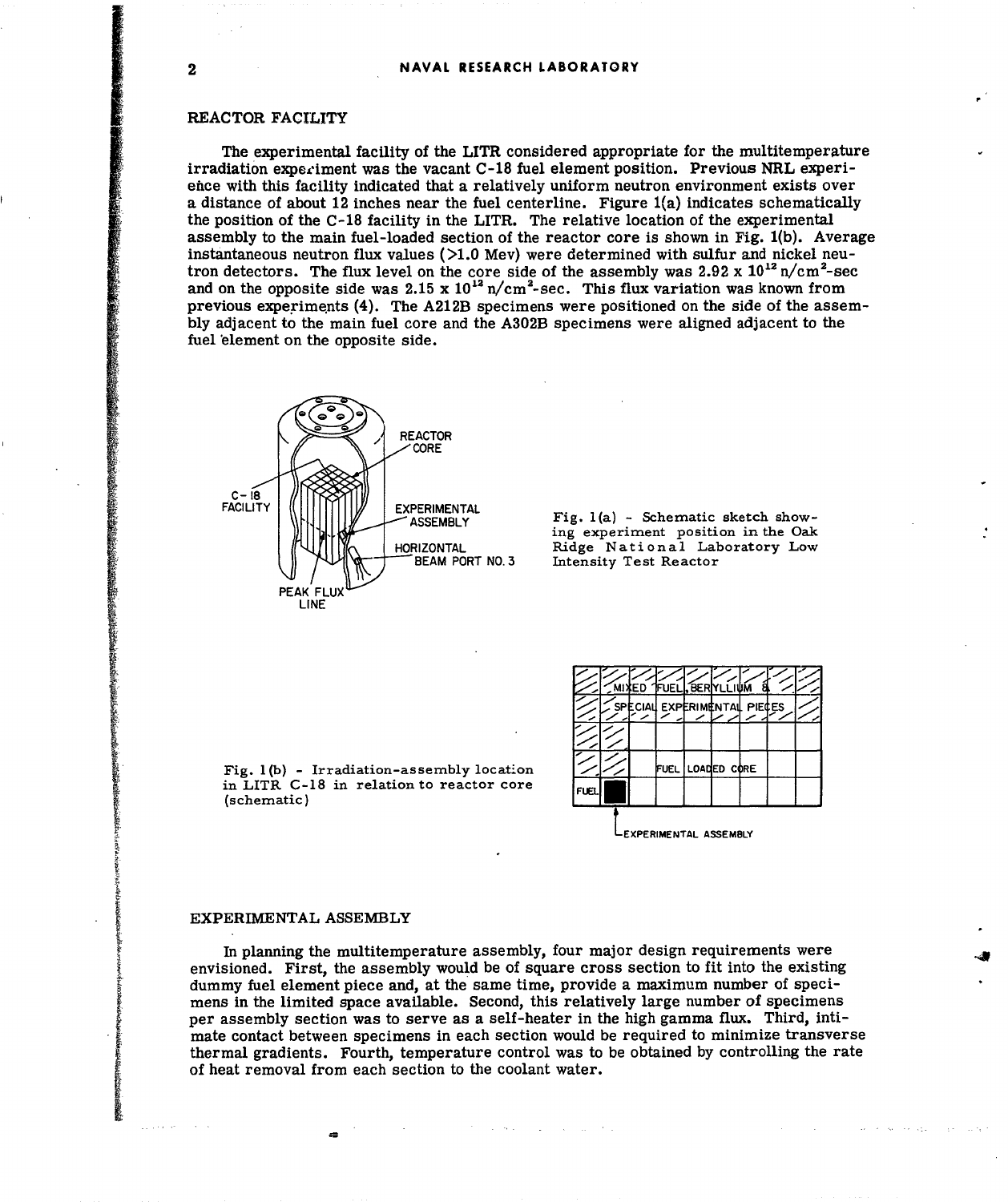Figures 2 and **3** show the major features of the final assembly design. The complete assembly was **10** in. long and consisted of four individual units positioned along its length. Figure 2 shows the individual units before assembly and encapsulation in an overall envelope of 0.010-in.-thick stainless steel as shown in Fig. **3.** The external aluminum framework of each unit was incorporated to satisfy the third and fourth design requirements listed above. The framework held the specimens very tightly together and served as the primary heat transfer path from each unit to the stainless steel sheath. In addition to this "built-in" control of unit temperatures, a second mode of control was used for final temperature adjustments during irradiation. Since the stainless steel sheath was flexible, an externally controlled air pressurization within the assembly served to interrupt contact of the sheath with the aluminum framework at certain points, thereby providing a sensitive means of temperature control. Thus, the variations in internal unit construction and in the outer aluminum surface area provided the fixed factors in heat transfer. These, coupled with the feature of a flexible outer sheath, provided the desired variation in temperature between units.



Fig. 2 **-** The four individual units which combine to form the irradiation assembly, showing variations in internal loading and in outer aluminum framework



Fig. 3 - Irradiation assembly before enclosure of leads<br>in stainless steel tubing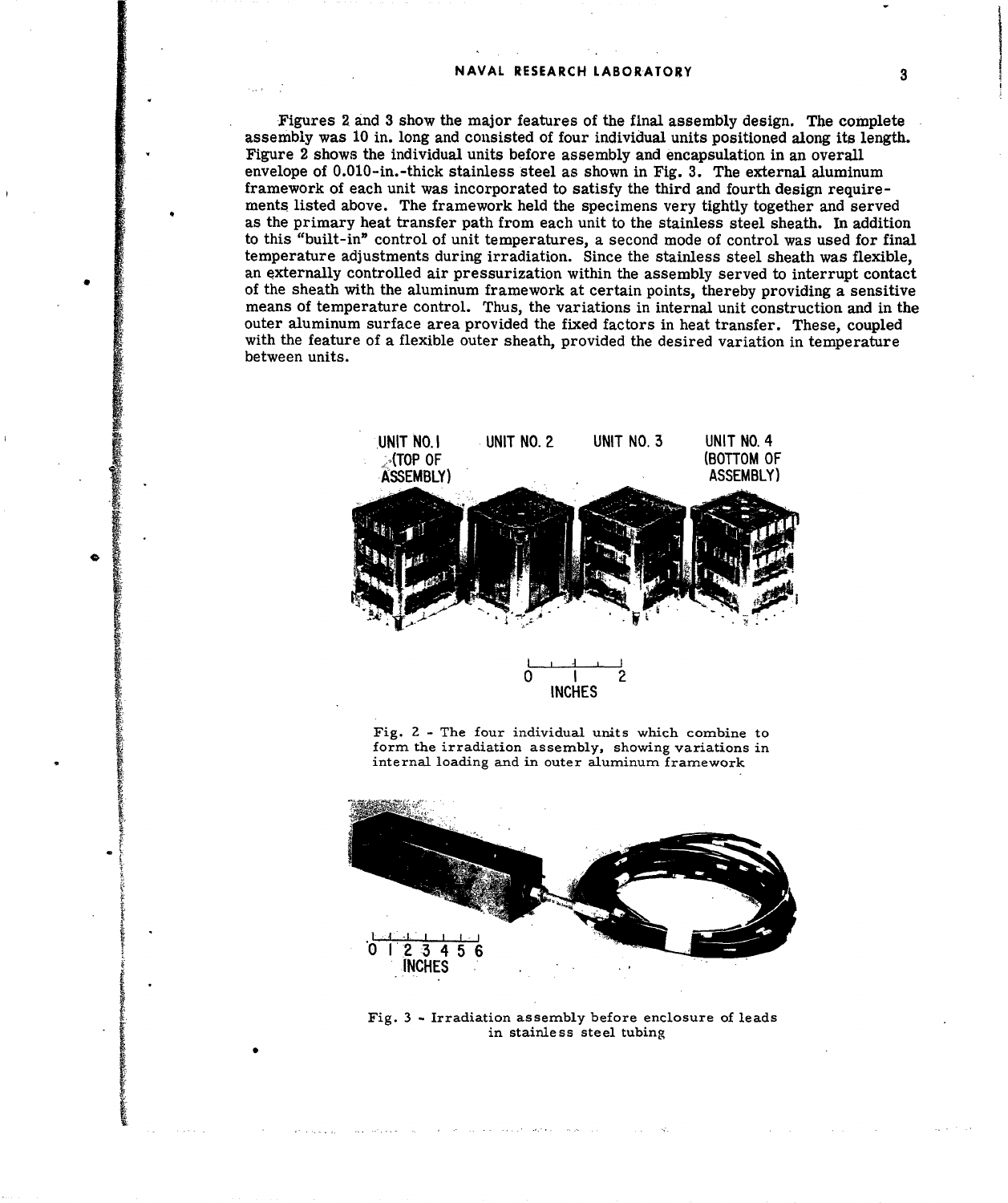# 4 **NAVAL RESEARCH LABORATORY**

To provide a record of the irradiation temperature of each unit and to generate a signal for the external temperature control equipment, two thermocouples were attached to specimens in each unit at selected points to detect the temperature extremes in that unit. Thermocouple wires were led to the top of the assembly through a drilled Charpy specimen in the center of each unit.

Neutron flux monitors were also enclosed in drilled Charpy specimens in unit **3** and were placed in holes in the central steel spacing piece of unit  $4$  (Fig. 2). In addition, nickel-wire flux monitors were situated in the four corners of unit 2.

After the units had been assembled, the outer stainless steel sheath was very carefully formed and welded around the units to obtain the desired contact with the aluminum frames.

Since the assembly was the first experimental model of this type to be irradiat **d,** a 1/16-in. stainless steel tube was also included to provide a helium atmosphere rather **than** air, if desired. This helium line as well as the thermocouple leads were enclosed **in** a 3/8-in. stainless steel tube which penetrated the reactor's top access plug. In addi**tion** to shielding the thermocouple leads from the reactor coolant water, the 3/8-in. tube provided a connection to the off-gas plenum system and to the assembly pressurization circuit at the temperature control console.

#### ASSEMBLY IRRADIATION

The physical orientation of the experiment in the reactor and the instrumentation of the control console utilized are shown schematically in Fig. 4. The assembly temperature control system is completely flexible in that pressurization by either air or helium, or, the creation of a partial vacuum in the assembly, can be accomplished. No provisions were made for externally controlling the heat supply to the assembly since the gamma heating in the **C-18** facility was considered more than sufficient to meet the desired experimental objectives. The elimination of an externally controlled heat source also insured that assembly temperatures would drop to ambient reactor coolant temperatures during shutdown periods. The possibility of an interim specimen annealing treatment occurring during these periods was therefore successfully eliminated.

Assembly unit temperatures were carefully monitored during the initial reactor startup to determine the optimum method of temperature control. At full reactor power (3000 kw), under stagnant conditions (unpressurized), the temperatures recorded for units 1 through 4 were 290<sup>°</sup>, 390<sup>°</sup>, 310<sup>°</sup>, and 200<sup>°</sup>F, respectively. A small flow of helium into the assembly lowered these temperatures slightly, as did a vacuum. Internal pres surization of the assembly with air produced no change until the external coolant water pressure (approximately 8 psi) was offset. With air pressure of 14 psig, a gradual rise in the respective unit temperatures to 4000, **5500,** 4500, and **260°F** was observed. Additional pressurization to **18** psig had little effect upon specimen temperatures. The internal air pressure was therefore reduced to 14 psig and maintained for the remainder of the one-month irradiation period. During this period, the average exposure temperatures of the individual units fluctuated no more than **±50F.** The thermal gradients detected in units 1, 2, and 3 did not exceed  $\text{\textsterling}20^{\degree}\text{F}$ . In unit 4, a temperature spread of  $\text{\textsterling}25^{\degree}\text{F}$  was noted with a mean temperature of 260<sup>°</sup>F.

#### POST-IRRADIATION EVALUATION

Decanning of the multitemperature assembly and the testing of specimens were performed at NRL in the Metallurgy Division Hot Cell Facility. The neutron **flux** monitors incorporated in the assembly were analyzed by two radiation counting laboratories and indicated a total neutron dosage ( $>1.0$  Mev) of 6.6 x 10<sup>18</sup> n/cm<sup>2</sup> and 5.0 x 10<sup>18</sup> n/cm<sup>2</sup> for the A212B and A302B materials, respectively.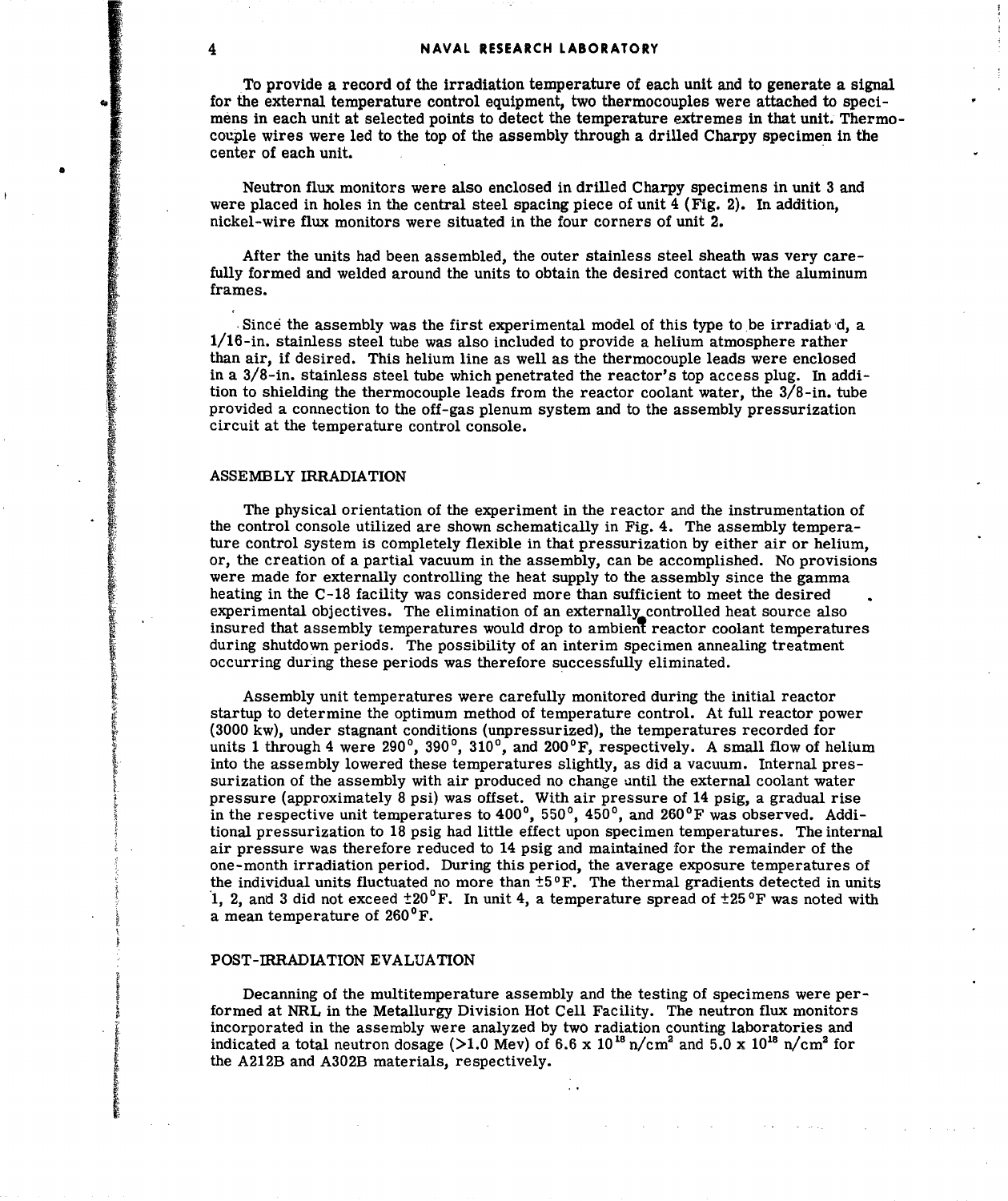

Fig. 4 **-** Schematic view of multitemperature irradiation experiment, showing system for temperature control

The notch ductility exhibited by the 4-in. A212B steel after irradiation at the various temperatures is shown in Fig. **5.** Similar results for the 6-in. A302B steel are presented in Fig. **6.** For an index of radiation damage, the shift in the transition temperature at an impact energy of **30** ft-lb was used. From these data, it is seen that no appreciable correction of neutron-induced "damage" is effected during irradiation at temperatures of 4500F or less. The amount of shift in both the A212B and A302B materials irradiated at 400<sup>o</sup> and 450<sup>o</sup> F is only slightly less than that observed for the 260<sup>o</sup> F exposure. Irradiation of these materials at  $550^{\circ}$  **F**, however, produced a significant effect. The transition temperature shifts effected at this temperature are approximately one-hundred degrees less than those produced at the three lower temperatures.

The above data indicate that the process of "self-healing" of neutron-induced effects during irradiation does not occur in a continual stepwise fashion as the irradiation temperature is progressively increased above  $200^{\circ}$  F. Instead, a critical temperature in the  $450^{\circ}$  to  $550^{\circ}$  F range must be exceeded for this phenomenon to begin.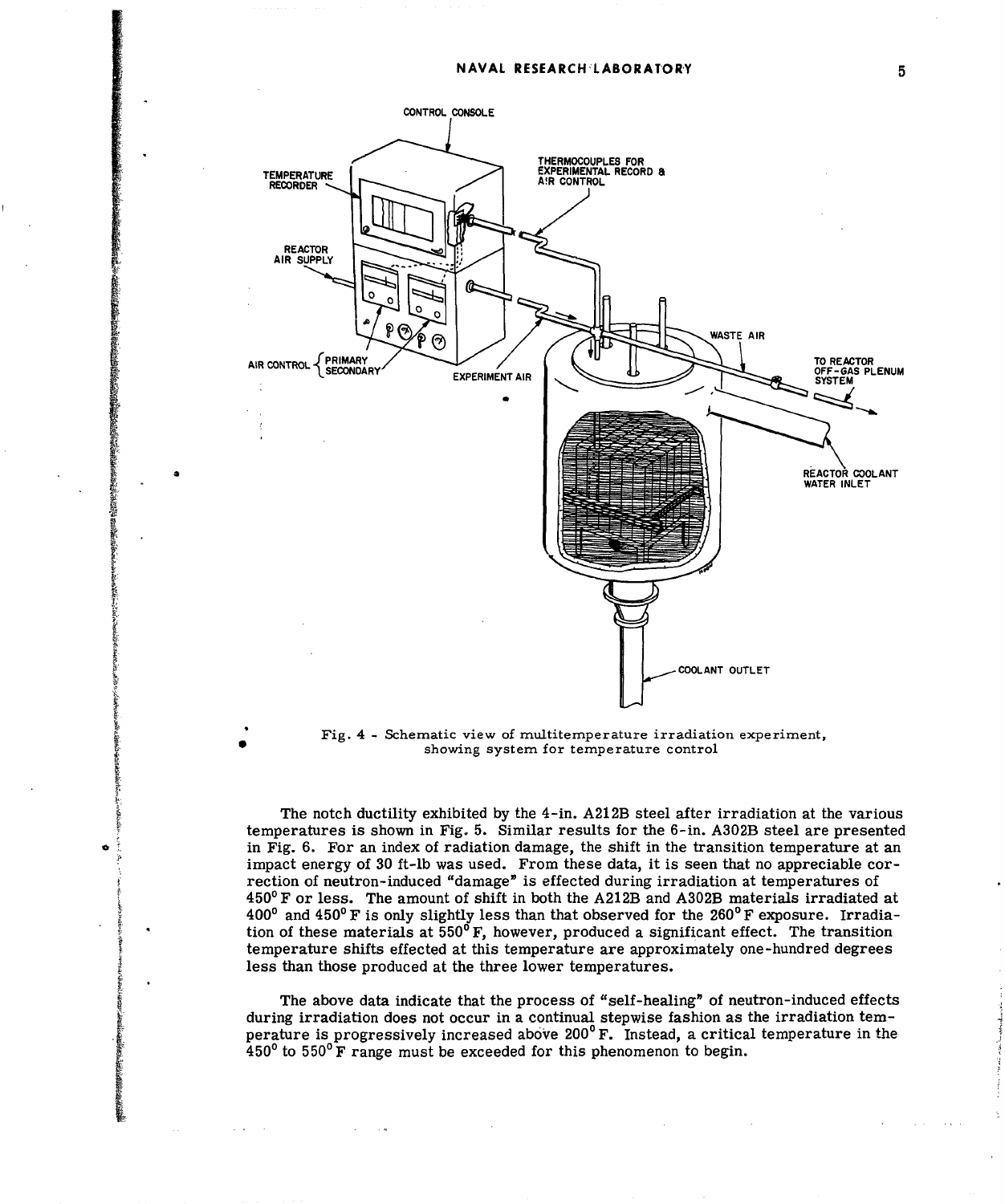# NAVAL RESEARCH LABORATORY









and a state

 $\Delta \sim 10^{-1}$  km  $^{-1}$ 

**Contractor** 

 $\sim 10$  $\sim$   $\sim$   $\Delta$  and  $\Delta$ 

 $6\phantom{1}6$ 

 $\bullet$ 

 $\bullet$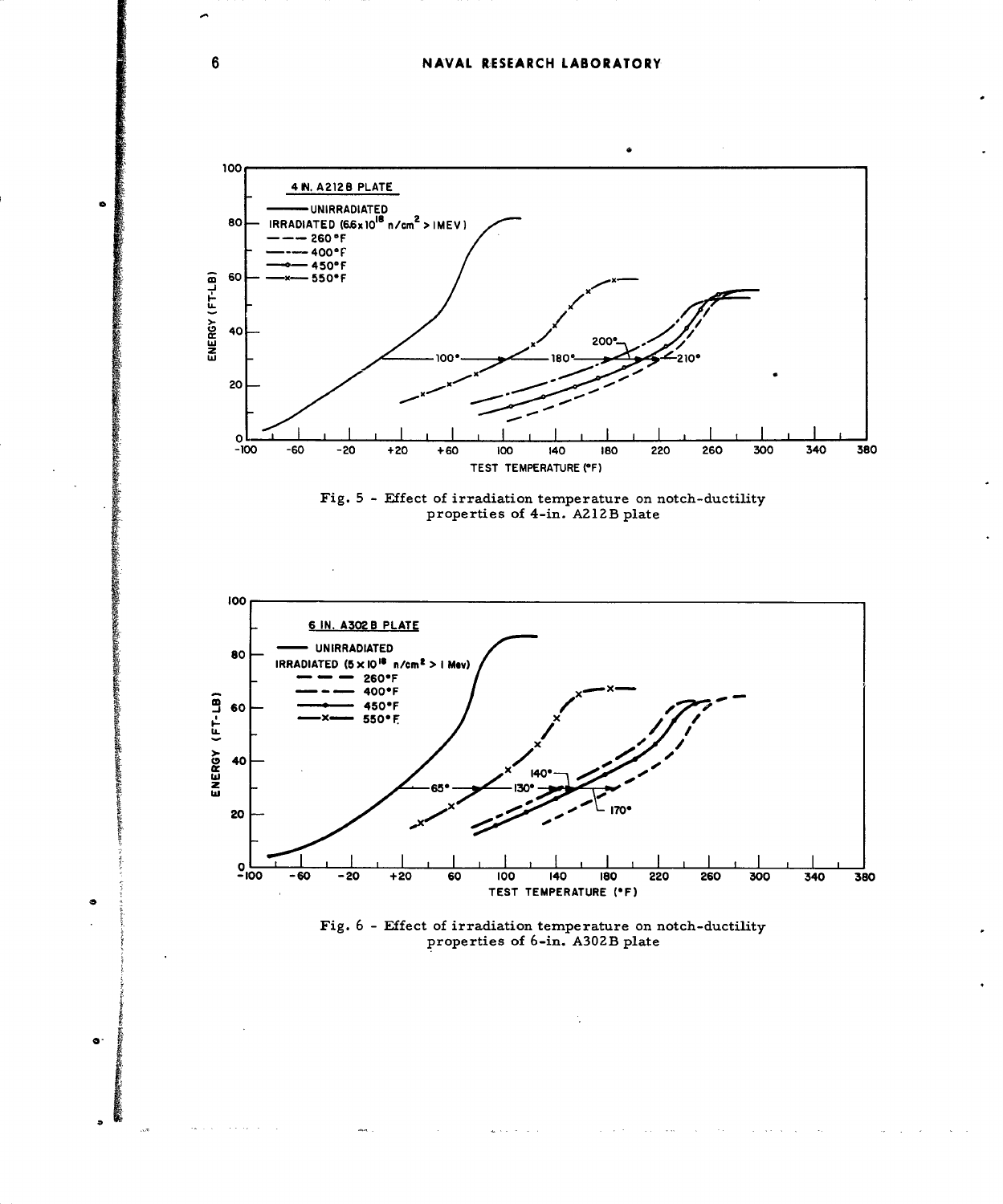**A** comparison of data from this multitemperature assembly with data obtained from previous NRL radiation effects studies on materials irradiated at less than  $200^{\circ}$ F is shown in Fig. **7.** The nineteen points used to establish the basic trend line represent data on four different steel analyses and two weld compositions irradiated in several different nuclear environments. Data from the multitemperature experiment have been superimposed on this graph and are identified according to the exposure temperature adjacent to the material symbol. With the exception of the data for the 550<sup>°</sup>F irradiation, the points are in good agreement with the basic trend line.



**Fig. 7** - **Correlation of ductile-to-brittle transition** shifts with integrated neutron dosage

**Investigations are continuing to define more closely the irradiation temperature at which the process of self-annealing of neutron-induced effects begins in ferritic steels. In addition, experiments are planned to study the behavior of steels irradiated at several** elevated temperatures. A series of neutron dosages above  $5 \times 10^{18}$  n/cm<sup>2</sup> will be utilized **to test the 5500°F trend line indicated in Fig. 7 and to provide a better understanding of the combined effects of elevated temperatures and neutron irradiation of steel. Studies on the effects of post-irradiation heat treatment on the materials are also included in the planned program.**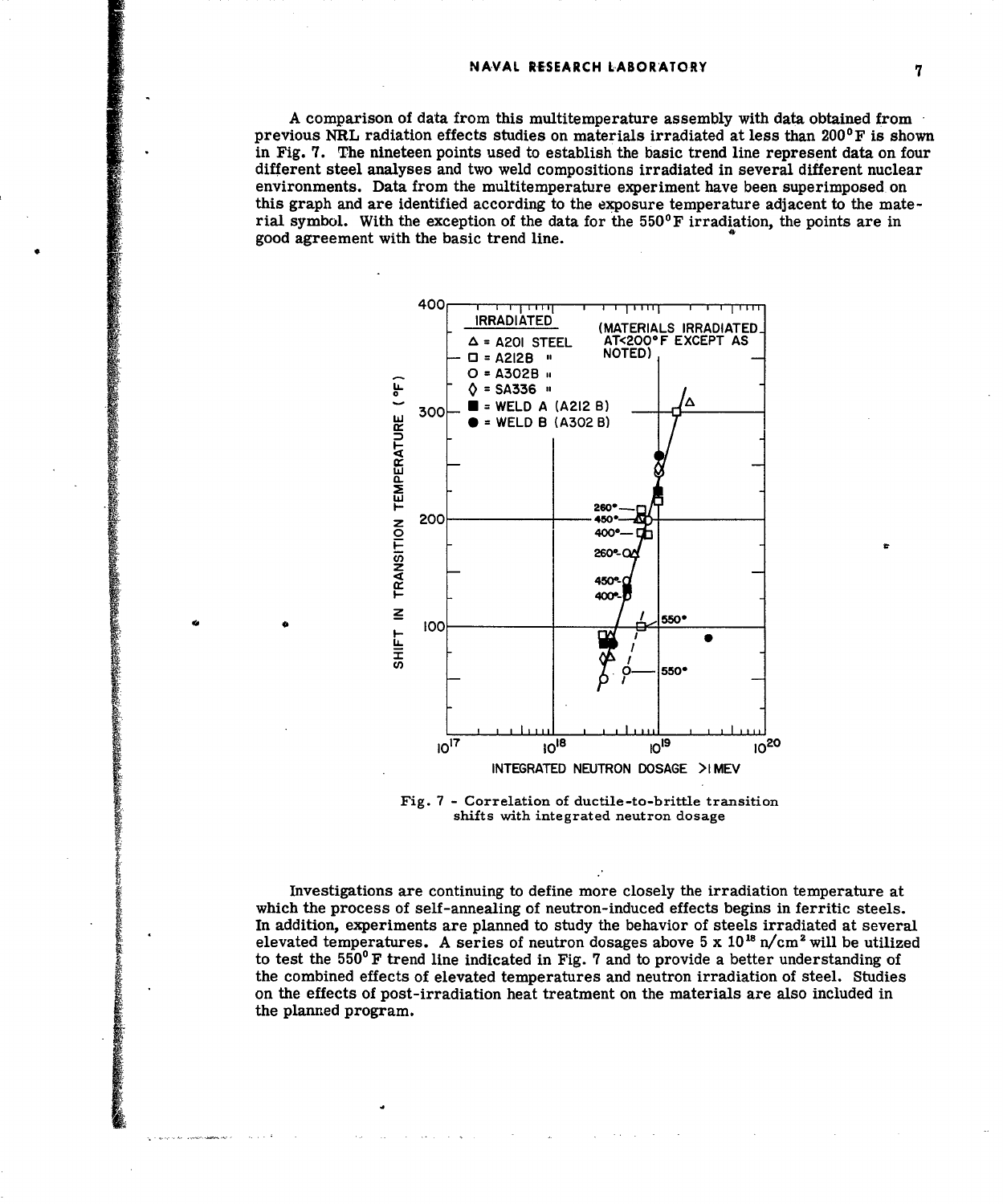# **8 NAVAL RESEARCH LABORATORY**

# SUMMARY **AND CONCLUSIONS**

An irradiation assembly has been designed for the irradiation of Charpy V-notch specimens at four different temperatures simultaneously in a fuel core facility of the Oak Ridge Low Intensity Test Reactor. **A** direct comparison of temperature effects during irradiation was therefore possible without the complication of wide variations in the rate or spectrum of incident neutrons.

Evaluation of the notch-ductility properties of a 4-in. A212B and a 6-in. A302B steel plate irradiated at **2600,** 4000, **4500,** and **5500F** indicates that:

**1.** Shifts in the ductile-to-brittle transition temperature of these materials after irradiation at  $400^{\circ}$  and  $450^{\circ}$  F are not significantly different from those observed for the same materials irradiated at **2600** F.

2. At an irradiation temperature of **5500** F, the process of self-annealing of neutroninduced changes in notch ductility is a concurrent factor, reducing the transition-temperature shift to approximately one-hundred degrees less than that observed for materials irradiated at temperatures less than 4500 F.

**3.** The transition-temperature shifts observed for irradiation temperatures of **2600,**  $400^\circ$ , and  $450^\circ$  F are in good agreement with a basic trend established with several different plate and weld metals irradiated in several nuclear environments at temperatures **under** 2000 F.

4. On the basis of the above, it is concluded that no appreciable annealing of radiation effects occur during irradiation at temperatures under **4500** F.

#### **ACKNOWLEDGMENTS**

The important contributions of Mr. F. F. Newman in the design and fabrication of the experimental assembly, of Mr. R. F. Bryner in providing the required control instrumentation at the reactor, and of Mr. **J.** H. Hendricks in the remote evaluation of irradiated specimens are gratefully acknowledged.

# REFERENCES

- **1.** Porter, L.F., "Radiation Effects in Steel," Symposium on Materials in Nuclear Applications, **ASTM** Special Technical Publication No. 276, Oct. **1960**
- 2. Cottrell, **A.H.,** "Effects of Neutron Irradiation on Metals and Alloys," **J.** Brit. Nuclear Energy Conference, Vol. **3, 50-67,** Jan. **1958**
- **3.** Berggren, R.G., "Neutron Irradiation Effects in Steels: Studies at Oak Ridge National Laboratory,\* London Symposium on Steels for Reactor Pressure Circuits, Dec. **1960** (to be published **by** British Iron and Steel Institute)
- 4. Steele, **L.E.,** "Practical Neutron Dosimetry for Steel Irradiation Studies," London Symposium on Steels for Reactor Pressure Circuits, Dec. **1960** (to be published **by** the British Iron and Steel Institute)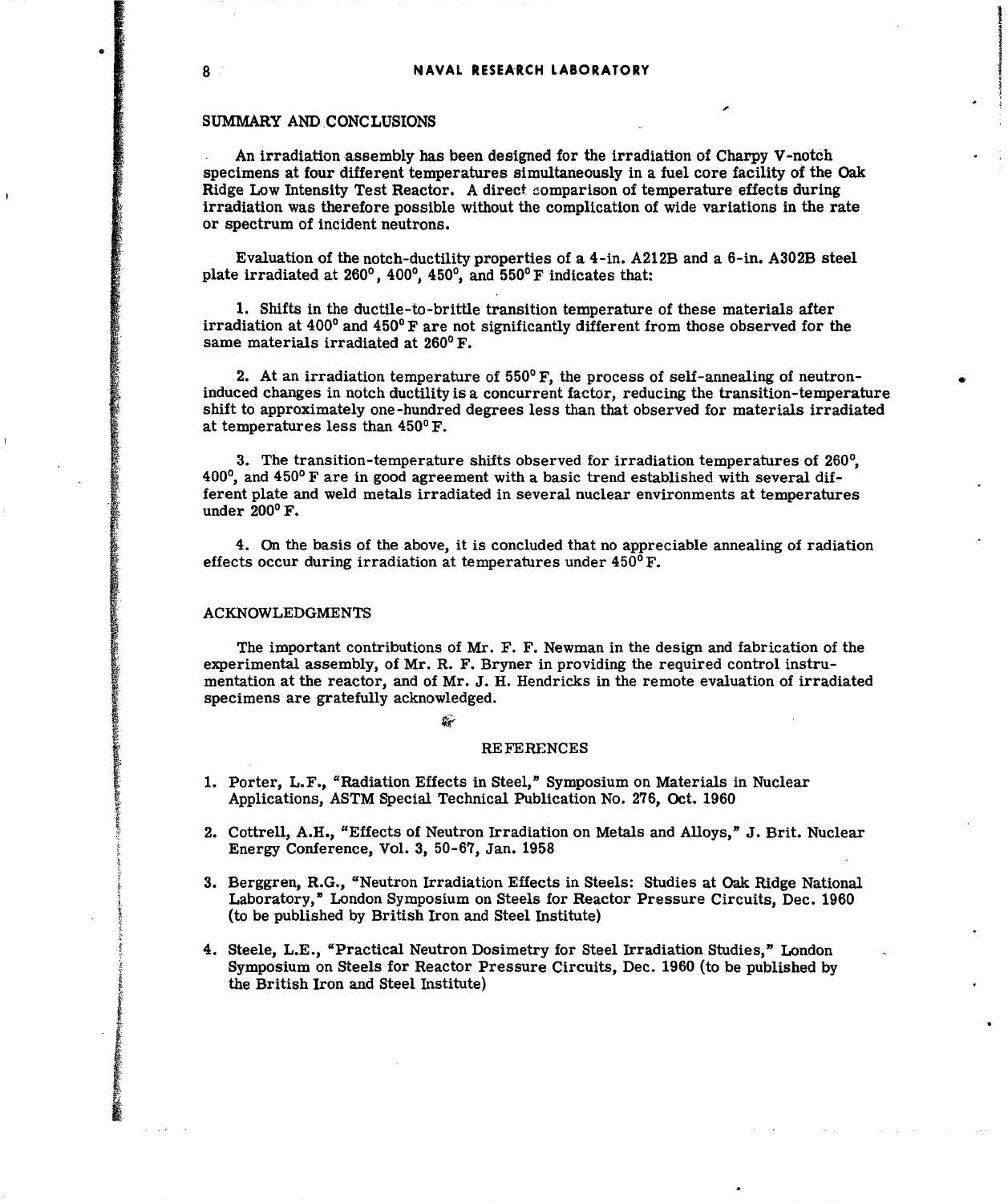# **APPENDIX A**

# INFORMATION **ON** THE **STEELS**

# **CHEMICAL** ANALYSIS

| Material<br>No. | Type             | Thickness<br>(in.) | Composition (wt-%) |    |    |   |                                                                                                                      |    |                        |       |  |
|-----------------|------------------|--------------------|--------------------|----|----|---|----------------------------------------------------------------------------------------------------------------------|----|------------------------|-------|--|
|                 |                  |                    | С                  | Mn | Si | P | S                                                                                                                    | Ni | $\mathbf{C}\mathbf{r}$ | Mo    |  |
|                 | Plate<br>(A212B) | 4                  |                    |    |    |   | $\vert 0.26 \vert \, 0.76 \, \vert 0.24 \, \vert \, 0.011 \, \vert \, 0.031 \, \vert \, 0.22 \, \vert 0.20 \, \vert$ |    |                        | 10.02 |  |
| $\bf{2}$        | Plate<br>(A302B) | 6                  |                    |    |    |   | $\vert 0.20 \vert 1.31 \vert 0.25 \vert 0.012 \vert 0.023 \vert 0.20 \vert 0.17 \vert 0.47$                          |    |                        |       |  |

Ì

# FABRICATION PROCEDURES

Material No. 1

Base Material - Supplied as 4-in.-thick steel plate, conforming to ASTM Specifications A212 Grade B.

Heat Treatment -

**1.** Austenized at 1650'F for 2 hr, water quenched.

2. Tempered at 11750 F for **1** hr per inch of thickness.

Material No. 2

**INSTRUCTION CONTRACTOR** 

Base Material - Supplied as 6-in.-thick steel plate, conforming to ASTM Specifications A302 Grade B.

Heat Treatment -

1. Austenized at  $1650^{\circ}$ F for 2 hr, water quenched.

2. Tempered at  $1200^{\circ}$ F for 1 hr per inch of thickness.

 $* * *$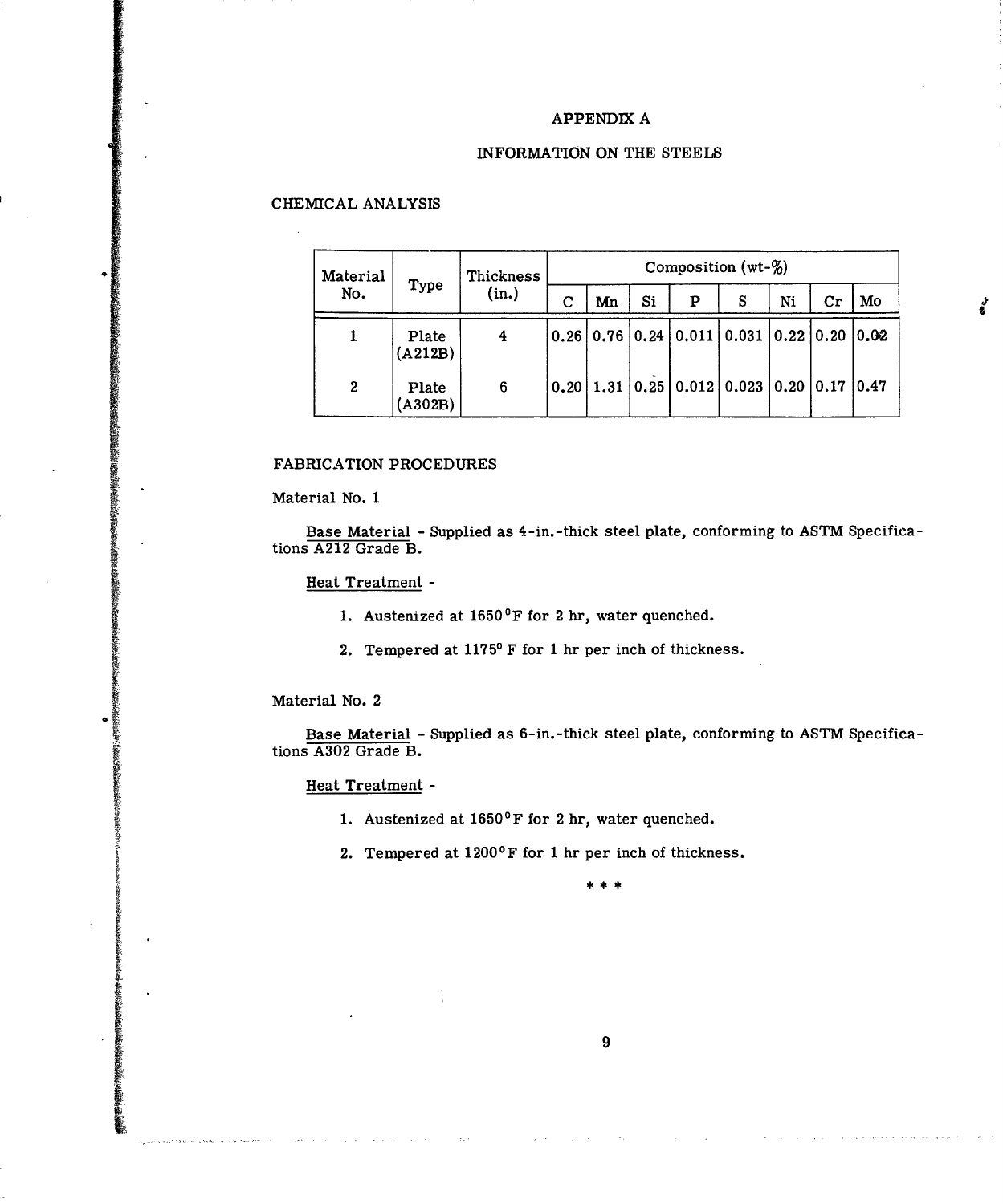Steel - Transition Steel - Effects of Steel - Transition Hawthorne, J. R. Steel - Effects of Hawthorne, J. R. Temperature temperature Steele, L. E. Temperature Steele, L. E. temperature radiation radiation **factors** factors …<br>ロロ  $\ddot{ }$  $\ddot{\mathbf{a}}$ \_<br>ਸ  $\ddot{ }$  $\ddot{\mathbf{a}}$ NEUTRON-INDUCED CHANGES IN NOTCH DUCTILITY<br>OF PRESSURE-VESSEL STEELS, by L. E. Steele and<br>J. R. Hawthorne. 9 pp. & figs., June 28, 1961. Low Intensity Test Reactor. Through the careful design<br>of each unit and by manipulation of the outer experielevated irradiation temperatures upon the shift<br>(increase) in the ductile-to-brittle transition tempera-In an effort to understand more fully the effects of ture of two pressure-vessel steels, an experimental<br>assembly containing four groups of specimens of these steels has been irradiated in the core of the Oak Ridge NEUTRON-INDUCED CHANGES IN NOTCH DUCTILITY<br>OF PRESSURE-VESSEL STEELS, by L. E. Steele and Low Intensity Test Reactor. Through the careful design elevated irradiation temperatures upon the shift<br>(increase) in the ductile-to-brittle transition temperature of two pressure-vessel steels, an experimental<br>assembly containing four groups of specimens of these<br>steels has been irradiated in the core of the Oak Ridge In an effort to understand more fully the effects of mental containment sheath by air pressure, four dif-<br>ferent irradiation temperatures, 260°, 400°, 450°, and mental containment sheath by air pressure, four dif-<br>ferent irradiation temperatures, 260°, 400°, 450°, and of each unit and by manipulation of the outer experir (over)  $(over)$ EFFECT OF IRRADIATION TEMPERATURE ON EFFECT OF IRRADIATION TEMPERATURE ON Naval Research Laboratory. Report 5629. Naval Research Laboratory. Report 5629. J. R. Hawthorne. 9 pp. & figs., June 28, 1961. **UNCLASSIFIED** UNCLASSIFIED **UNCLASSIFIED JNCLASSIFIED** Steel - Transition Steel - Transition Steel - Effects of Steel - Effects of Hawthorne, J. R. Hawthorne, J. R. Temperature Temperature temperature Steele, L. E. temperature Steele, L. E. radiation radiation factors factors .<br>H  $\ddot{ }$  $\ddot{ }$  $\vec{p}$  $\mathbf{a}$  $\ddot{\mathbf{c}}$ NEUTRON-INDUCED CHANGES IN NOTCH DUCTILITY<br>OF PRESSURE-VESSEL STEELS, by L. E. Steele and<br>J. R. Hawthorne. 9 pp. & figs., June 28, 1961. Low Intensity Test Reactor. Through the careful design EFFECT OF IRRADIATION TEMPERATURE ON<br>NEUTRON-INDUCED CHANGES IN NOTCH DUCTILITY<br>OF PRESSURE-VESSEL STEELS, by L. E. Steele and<br>J. R. Hawthorne. 9 pp. & figs., June 28, 1961. Low Intensity Test Reactor. Through the careful design of each unit and by manipulation of the outer experi-(increase) in the ductile-to-brittle transition temperature of two pressure-vessel steels, an experimental<br>assembly containing four groups of specimens of these steels has been irradiated in the core of the Oak Ridge elevated irradiation temperatures upon the shift<br>(increase) in the ductile-to-brittle transition tempera-In an effort to understand more fully the effects of In an effort to understand more fully the effects of ture of two pressure-vessel steels, an experimental<br>assembly containing four groups of specimens of these<br>steels has been irradiated in the core of the Oak Ridge mental containment sheath by air pressure, four dif-<br>ferent irradiation temperatures, 260°, 400°, 450°, and mental containment sheath by air pressure, four dif-<br>ferent irradiation temperatures, 260°, 400°, 450°, and of each unit and by manipulation of the outer experi-(over) (over) EFFECT OF IRRADIATION TEMPERATURE ON elevated irradiation temperatures upon the shift Naval Research Laboratory. Report 5629. Naval Research Laboratory. Report 5629. **UNCLASSIFIED** UNCLASSIFIED **UNCLASSIFIED UNCLASSIFIED** 

**移植物植物 经经营的经济的经济的**